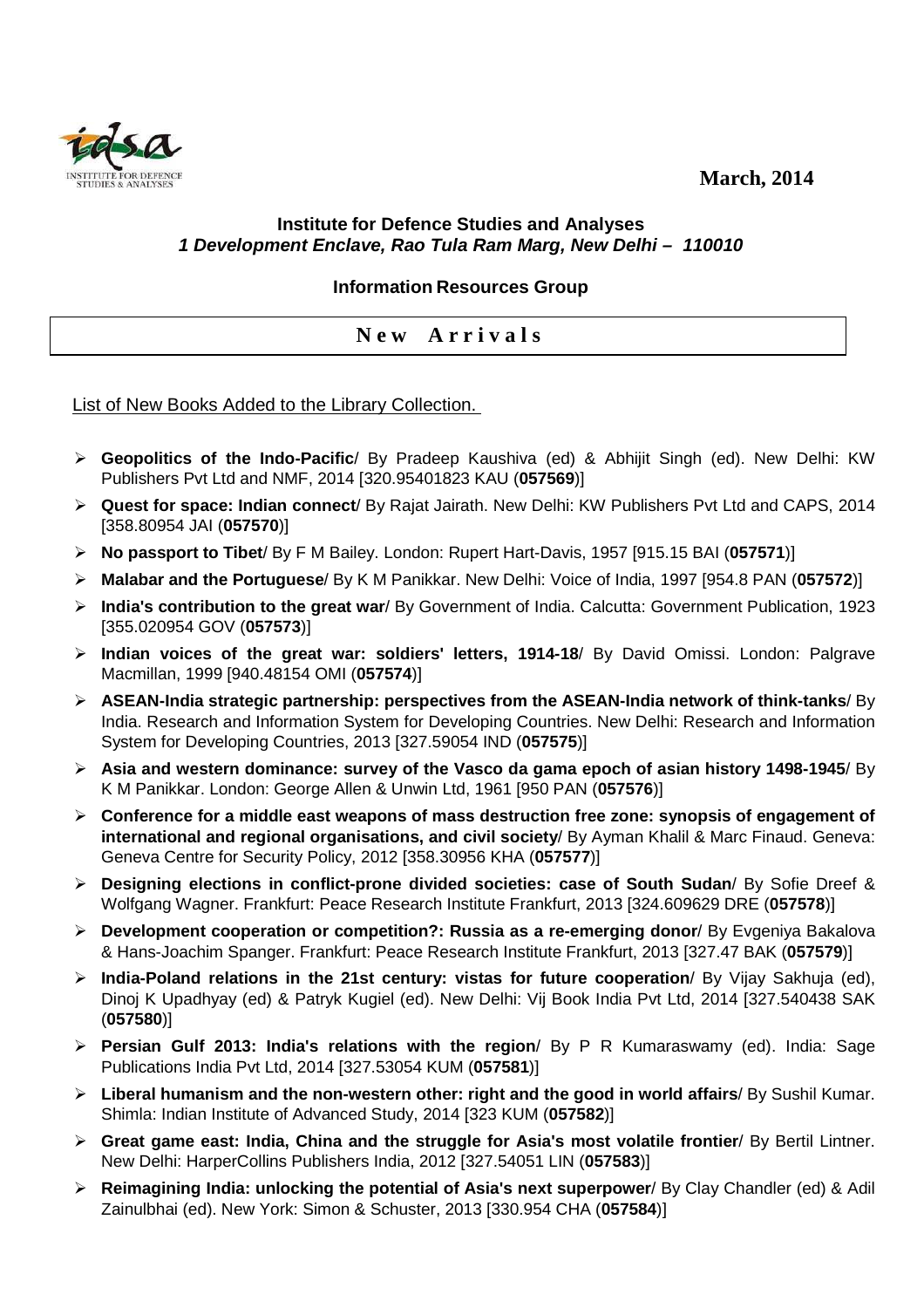- **Engineers of victory: problem solvers who turned the tide in the second world war**/ By Paul Kennedy. New Delhi: Penguin Books India Pvt Ltd, 2013 [940.54 KEN (**057585**)]
- **Duty: memoirs of a secretary at war**/ By Robert M Gates. London: WH Allen, 2014 [923.5 GAT (**057586**)]
- **Enhancing India-Central Asia engagement: prospects and issues**/ By Nirmala Joshi (ed). New Delhi: Vij Books India Pvt Ltd, 2014 [327.54058 JOS (**057587**)]
- **India and the Republic of Korea: engaged democracies**/ By Skand R Tayal. New Delhi: Routledge, 2014 [327.540519 TAY (**057588**)]
- **Persian Gulf 2012: India's relations with the region**/ By P R Kumaraswamy (ed). New Delhi: Kindle Direct Publishing, 2012 [327.53054 KUM (**057589**)]
- **2013 Yearbook on Chinese Communist Studies**/ By Institute of Chinese Communist Studies. New Taipei City: Institute of Chinese Communist Studies, 2013 [324.2175050951 INS (**057590**)]
- **Delhi Dialogue V: India-ASEAN: vision for partnership and prosperity**/ By Rajiv K Bhatia (ed), Vijay Sakhuja (ed) & Asif Shuja (ed). New Delhi: Shipra Publications, 2014 [327.54059 BHA (**057591**)]
- **China across the divide: domestic and global in politics and society**/ By Rosemary Foot (ed). Oxford: Oxford University Press, 2013 [320.951 FOO (**057592**)]
- **India's rise as a space power**/ By U R Rao. New Delhi: Foundation Books, 2014 [629.40954 RAO (**057593**)]
- **When counterinsurgency wins: Sri Lanka's defeat of the tamil tigers**/ By Ahmed S Hashim. New Delhi: Cambridge University Press India Pvt Ltd, 2014 [954.93032 HAS (**057594**)]
- **India and the Republic of Korea: engaged democracies**/ By Skand R Tayal. New Delhi: Routledge, 2014 [327.540519 TAY (**057595**)]
- **Kashmir and Indo-Pak relations: politics of reconciliation**/ By Happymon Jacob. New Delhi: Samskriti, 2013 [320.9546 JAC (**057596**)]
- **Chanakya's 7 secrets of leadership**/ By Radhakrishnan Pillai & D Sivanandhan. Mumbai: Jaico Publishing House, 2014 [324.220954 PIL (**057597**)]
- **Delhi Dialogue V: India-ASEAN: vision for partnership and prosperity**/ By Rajiv K Bhatia (ed), Vijay Sakhuja (ed) & Asif Shuja (ed). New Delhi: Shipra Publications, 2014 [327.54059 BHA (**057598**)]
- **Democratic transitions in the Arab World: present challenges**/ By Aman Kwatra. New Delhi: Delhi Policy Group Publication, 2013 [321.809174927 KWA (**057599**)]
- **China strikes**/ By Satyanarayan Sinha. London: Blandford Press, 1964 [327.54051 SIN (**057600**)]
- **Potraits of America**/ By William Albert Allard. Washington DC: National Geographic Insight, 2001 [779.20973 ALL (**057601**)]
- **National Parks: America's best idea**/ By Dayton Duncan. New York: Alfred A Knopf, 2009 [973 DUN (**057602**)]
- **Manas defence yearbook 2010-2011**/ By S Padmanabhan & S Pattabhiraman. New Delhi: Manas Publication, 2010 [355.405 PAD (**057603**)]
- **Asian Strategic Review 2014: US pivot and asian security**/ By S D Muni (ed) & Vivek Chadha (ed). New Delhi: Pentagon Press, 2014 [355.005095 MUN (**057604**)]
- **Asian Strategic Review 2014: US pivot and asian security**/ By S D Muni (ed) & Vivek Chadha (ed). New Delhi: Pentagon Press, 2014 [355.005095 MUN (**057605**)]
- **Emerging trends in West Asia: regional and global implications**/ By Meena Singh Roy (ed). New Delhi: Pentagon Press, 2014 [327.56 ROY (**057606**)]
- **Emerging trends in West Asia: regional and global implications**/ By Meena Singh Roy (ed). New Delhi: Pentagon Press, 2014 [327.56 ROY (**057607**)]
- **Northern frontiers of Buddhism: buddhist heritage of Afghanistan, Uzbekistan, Kalmykia, Tibet, China, Mongolia and Siberia**/ By Benoy K Behl. Delhi: Motilal Banarsidas, 2014 [294.3 BEH (**057608**)]